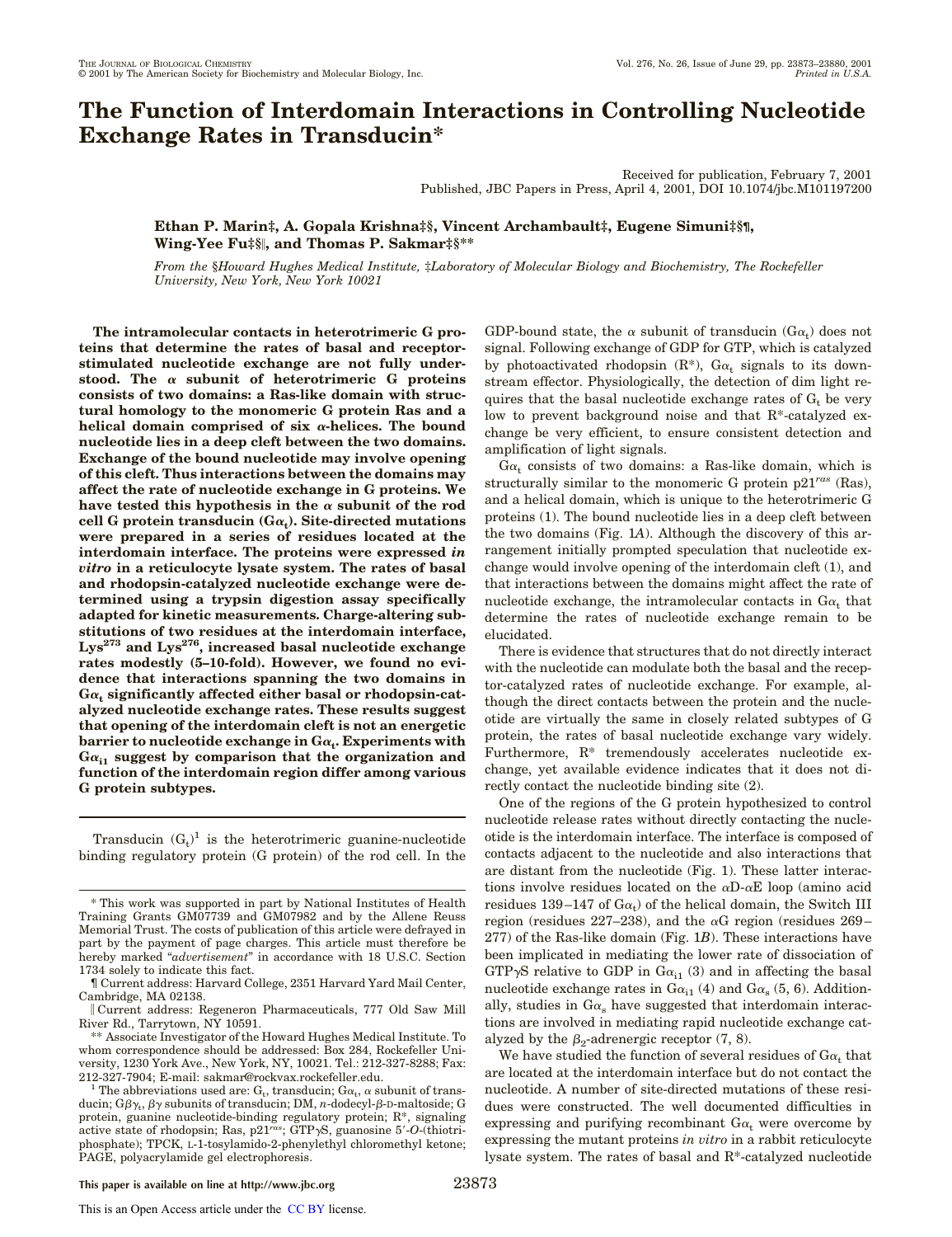exchange were measured using a trypsin digestion assay specifically adapted for kinetic measurements. Alteration of two conserved lysine residues,  $Lys^{273}$  and  $Lys^{276}$ , increased the rate of spontaneous nucleotide exchange 5–10-fold. However, in contrast to what would be predicted based on published structural and biochemical studies, we found no evidence that interactions that span the domain interface were important in either maintaining the low rate of basal nucleotide exchange or in supporting the high rate of R\*-catalyzed exchange in  $Ga_t$ . Experiments with  $Ga_{i1}$  demonstrated that conserved lysine residues serve different roles in  $Ga_{i1}$  than in  $Ga_t$ . In general, the function of the interdomain region appears to differ among various G protein subtypes.

#### EXPERIMENTAL PROCEDURES

*Reagents—*Buffers, nucleotides, protease inhibitors, and salts were from Sigma or Roche Molecular Biochemicals. [<sup>35</sup>S]Methionine was purchased from PerkinElmer Life Sciences. TPCK-treated trypsin was from Worthington Biochemicals. Synthetic oligonucleotides were purchased from Genelink, Inc. DNA sequencing was carried out using BigDye Terminator Cycle sequencing in the DNA sequencing core facility at the Rockefeller University.

*Site-directed Mutagenesis of*  $G_{\alpha_t}$  *and*  $G_{\alpha_{i}}$ *—The parent for all*  $G_{\alpha_t}$ constructs was pGEM2sT $\alpha$ , the synthetic bovine  $G_{\alpha_t}$  gene (9) cloned into the pGEM2 plasmid under control of a SP6 promoter. Site-directed point mutations were prepared using the QuikChange method (Stratagene). For each mutant, two complementary primers were designed that coded for the desired mutation as well as 10–15 bases of complementary sequence on either side of the mutation site. Most amino acid substitutions could be accomplished with two or less nucleotide changes. The total length of each primer was 20–30 bases. The mutagenesis reaction (50  $\mu$ l final) consisted of 5 ng of template plasmid, 1  $\mu$ l of cloned *Pfu* polymerase (2.5 units/ $\mu$ l) (Stratagene), 5  $\mu$ l of  $10 \times P$ *fu* buffer (Stratagene), 250 nM concentration of each primer, 800  $\mu$ M concentration dNTP mix. The reactions were thermocycled in a GeneAmp 9600 (PerkinElmer Life Sciences) thermocycler with the following program: 3 min at 95 °C, 14 cycles of 30 s at 95 °C, 1 min at 55 °C, 8 min at 68 °C, and then 10 min at 72 °C. Amplification of the mutated plasmid was verified by running  $1 \mu$ l of the reaction on a  $1\%$  agarose gel. The parental plasmid was selectively digested using the restriction enzyme *Dpn*I (New England Biolabs) for 1.5 h at 37 °C. Since *Dpn*I digests only methylated DNA, the wild-type template plasmid was restricted. The *Dpn*I-treated mutant plasmid was transformed into chemically competent bacteria (subcloning efficiency  $DH-5\alpha$  (Life Technologies, Inc.) or OneShot TOP10 (Invitrogen)). Generally the ratio of recombinant transformants following transformations with QuikChange reactions done with primers compared with control reactions run without primers was  $>50:1$ . All constructs were verified by automated DNA sequencing of the entire coding region of  $Ga_t$ .

The parent for all  $Ga_{i1}$  constructs was pGEM2G $\alpha_{i1}$ , the G $\alpha_{i1}$  gene cloned into the pGEM2 plasmid under control of a SP6 promoter. To improve expression, a  $217$ -base pair segment of the  $5'$ -untranslated region was removed by QuikChange mutagenesis.

*Transcription and Translation of*  $G\alpha_t$  *in Vitro—Recombinant*  $G\alpha_t$ subunits were prepared using the TNT Quick Coupled rabbit reticulocyte lysate transcription/translation kit (Promega). For each translation, 20  $\mu$ l of lysate mix was combined with 4  $\mu$ l of DNA (0.5  $\mu$ g total) and 1  $\mu$ l of ~9  $\mu$ M [<sup>35</sup>S]methionine (PerkinElmer Life Sciences) at a specific activity of approximately  $\sim$ 1250 Ci/mmol. The reactions were incubated at 30 °C for 90 min. Subsequent manipulations were performed on ice or at 4 °C. The translated products were passed over BioSpin 6 gel filtration spin columns (Bio-Rad) twice consecutively to remove excess nucleotides and [35S]methionine. The volume of each reaction was then adjusted to 100  $\mu$ l in Buffer A (5 mM Tris-HCl, pH 7.5, 150 mm NaCl, 2 mm MgCl<sub>2</sub>, 1 mm dithiothreitol, 0.01% (w/v) *n*-dodecyl- $\beta$ -D-maltoside (DM)). If the reaction was to be studied in a R<sup>\*</sup>-catalyzed assay,  $G\beta\gamma_t$  was added to a final concentration of 30 nm. Every experiment was performed using freshly translated material.

*Trypsin Proteolysis and Analysis—*The digestion procedure was adapted from Garcia *et al.* (10). Aliquots  $(8 \mu l)$  of the reaction mix were withdrawn and mixed with 1.5  $\mu$ l of digest buffer (5% Lubrol, 2 mM) GDP, 1 mg/ml TPCK trypsin) or digest control buffer (5% Lubrol, 2 mM GDP). The digests were incubated on ice for 30 min ( $G\alpha_t$  samples) or for 5 min (G $\alpha_{i1}$  samples). Digestion was terminated by the addition of 2.5  $\mu$ l of termination solution (10 mg/ml aprotinin, 10  $\mu$ M phenylmethylsulfonyl fluoride), followed by 6  $\mu$ l of 3× SDS sample buffer (New England

Biolabs). Samples were frequently stored at  $-20^{\circ}$  for up to 48 h. Subsequently, the samples were boiled for 3 min, and the protein fragments were resolved by SDS-PAGE on 15% pre-cast Tris-HCl minigels (Bio-Rad). Following electrophoresis, the gels were fixed for  $>$ 30 min in 50% MeOH/10% acetic acid and then soaked for 5 min in 7% methanol/7% acetic acid/2% glycerol. The gels were vacuum-dried onto filter paper (Whatman), and the radiolabeled  $Ga<sub>t</sub>$  bands were visualized by exposing the gels to a storage phosphor screen (Molecular Dynamics) for 1–7 days.

*Data Analysis of Trypsin Proteolyis Patterns—*The phosphor storage screens were scanned using a Storm Imager machine (Molecular Dynamics) at 200-micron resolution. The resulting images of the gels were analyzed using ImageQuant software (Molecular Dynamics). Lines were drawn down the center of each lane on the gel image, perpendicular to the bands. The intensity of each pixel along the line was determined as the average of 5–10 pixels on either side of the line. In this way, most of the width of each lane was considered. Any defect in the gel was avoided by careful placement of the lines. The intensity of each pixel was plotted as a function of position along the line so that the bands on the gel were represented as peaks on the graph. The base line of the graph was set so as to exclude nonspecific background intensity. GDP-bound G $\alpha_t$ , yielded a ~23-kDa band, whereas GTP $\gamma$ S-bound or GDP/AlF<sub>4</sub>-bound Gat yielded a  $\sim$ 34-kDa band. The areas of the peaks corresponding to the  $\sim$ 23- and  $\sim$ 34-kDa bands were then calculated and recorded in an Excel spreadsheet. The fraction of functional  ${\rm G}\alpha_{\rm t}$  in the GTP $\gamma$ S-bound state in a given lane was determined by the following formula: (area of  $\sim$ 34-kDa peak)/((1.4  $\times$  area of  $\sim$ 23-kDa peak) + (area of  $\sim$ 34-kDa peak)). The area of the  $\sim$ 23-kDa peak was multiplied by 1.4 to normalize for the smaller number of methionines in the smaller fragment relative to those in the  $\sim$ 34-kDa fragment. This coefficient was adjusted (to  $1.3$ ) for analysis of samples in which  $Met<sup>228</sup>$  was replaced. Activation kinetics were analyzed by plotting the fraction of  $Ga<sub>t</sub>$  activated as a function of time. In the basal exchange rate assays, the data were fit to a single exponential rise to a maximum equation of the form: percent activated  $= c + 100(1 - \exp(-kt))$ . The apparent rate constants derived from the fits are presented in Table I.

For experiments conducted with  $Ga_{i1}$ , the intensity of the GDP-dependent band could not be determined reliably due to nonspecific background intensities in the region of the gel where the GDP band migrated. This background was present even in undigested samples of  $Ga_{i1}$ . Since the ratio of the GTP $\gamma$ S-dependent band to the sum of the GTPgS and GDP bands could not be determined, the intensity of the  $GTP\gamma S$  band was expressed as a fraction of the total intensity in each lane. Activation time courses were plotted as the change in this intensity over time. For fully activated  $Ga_{i1}$ , the GTP $\gamma$ S band accounted for roughly 25–30% of the intensity in the lane.

*Control Reactions for Trypsin Proteolysis of*  $Ga_t$ *—Control reactions* were performed on each sample to check the quantity and apparent molecular mass of the expressed protein, as well as the digest patterns following incubation with GDP and GDP/AlF<sub>4</sub>. From each 100- $\mu$ l sample of translated Gat, 30  $\mu$ l was removed and combined with 100  $\mu$ M GDP. Of this 30  $\mu$ l, one 8- $\mu$ l aliquot was digested ("+GDP"); another  $8-\mu l$  aliquot was mock-digested with digest control buffer ("undigested"). The remaining 14  $\mu$ l was combined with a final concentration of 0.17 mM AlCl<sub>3</sub> and 10 mM NaF added from separate  $30\times$  stock solutions. Following a 10-min incubation at room temperature, an  $8-\mu l$ aliquot was removed and digested  $($ "+GDP/AlF<sub>4</sub>").

*Basal Nucleotide Exchange Time Course of*  $Ga_t$ *—Samples (70*  $\mu$ *l)* each) of translated  $\text{G}\alpha_{\text{t}}$  or mutant  $\text{G}\alpha_{\text{t}}$  in Buffer A were quickly warmed to room temperature in a water bath, and  $GTP\gamma S$  was added to a final concentration of 100  $\mu$ M. Aliquots (8  $\mu$ l) were withdrawn at 1, 2, 3, 4, and 6 h following  $GTP\gamma S$  addition and digested. The activity of the protein following 6-h incubation at room temperature was investigated by addition of  $\mathrm{R}^*$  and  $\mathrm{G}\beta\gamma_\mathrm{t}$  (30 nM each, see below) and incubation under room light for 20 min. A final  $8-\mu l$  aliquot was then removed and digested. For  $Ga_{i1}$  samples, which activated very quickly, aliquots were taken for a 180-min time course, and the  $R^*/G\beta\gamma_t$  mix was not added.

 $R^*/G\beta\gamma_t$ -catalyzed Activation Time Course of  $G\alpha_t$ —Samples (70  $\mu$ l each) of translated  $\text{G}\alpha_{\text{t}}$  or mutant  $\text{G}\alpha_{\text{t}}$  in Buffer A were quickly warmed to room temperature in a water bath. A mixture of  $R^*$  and  $GTP\gamma S$  (4  $\mu$ l) was added to the sample yielding a final concentration of 30 nm  $R^*$  and 14  $\mu$ M GTP $\gamma$ S. Immediately before addition to the reaction, the rhodopsin was photolyzed by illumination for 15 s with a fiber optic cable connected to a Dolan Jenner lamp equipped with a  $>495$ -nm long-pass filter. The samples were incubated at room temperature under illumination. Aliquots  $(8 \mu l)$  were withdrawn and digested at 1, 2, 3, 5, 10, and 20 min following addition of the  $R*/GTP\gamma S$  mix.

 $Preparation$  of  $G_t$ ,  $G\alpha_t$ ,  $G\beta\gamma_t$ , and  $Rhodopsin$  from Bovine Reti-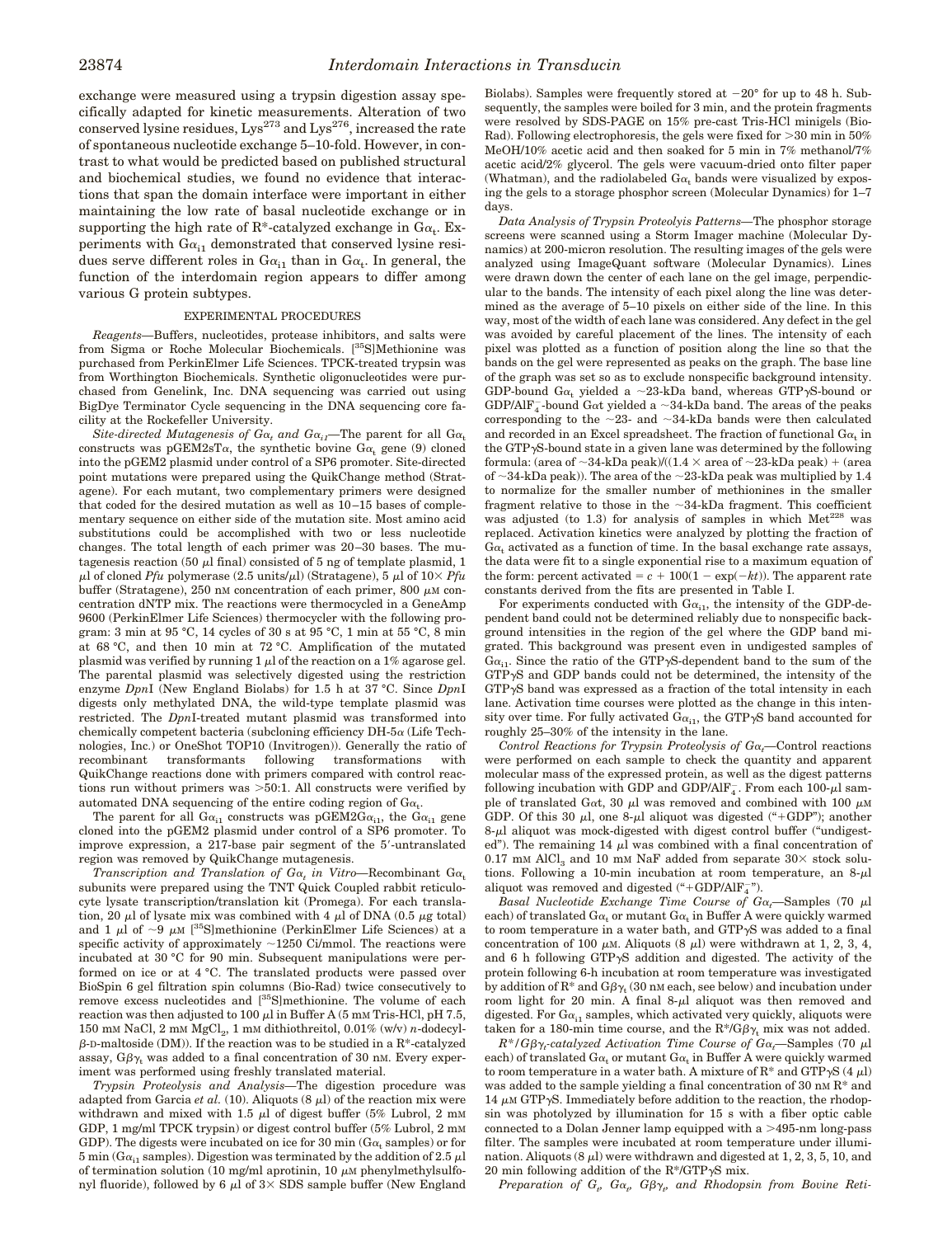| Arranged by amino acid position |                                      |                    | Arranged by basal exchange rate |                                      |                             |
|---------------------------------|--------------------------------------|--------------------|---------------------------------|--------------------------------------|-----------------------------|
| Mutant                          | $k_{\mathrm{app}}^{\phantom{0}}{}^a$ | -Fold increase $b$ | Mutant                          | $k_{\mathrm{app}}^{\phantom{0}}{}^a$ | -Fold increase <sup>b</sup> |
| Wild-type                       | $8.6 \pm 0.7$                        | $1.0 \pm 0.1$      | D227N                           | $3.4 \pm 0.6$                        | $0.4 \pm 0.1$               |
| <b>S140A</b>                    | $14.7 \pm 4.6$                       | $1.7 \pm 0.6$      | M228L                           | $4.0 \pm 0.4$                        | $0.5 \pm 0.1$               |
| <b>S140N</b>                    | $7.8 \pm 2.1$                        | $0.9 \pm 0.3$      | V231A                           | $4.6 \pm 0.6$                        | $0.5 \pm 0.1$               |
| <b>S140R</b>                    | $12.1 \pm 2.6$                       | $1.4 \pm 0.3$      | D227A                           | $5.0 \pm 1.1$                        | $0.6 \pm 1.1$               |
| Q143A                           | $6.1 \pm 1.4$                        | $0.7 \pm 0.2$      | Q143A                           | $6.1 \pm 1.4$                        | $0.7 \pm 0.2$               |
| D227A                           | $5.0 \pm 1.1$                        | $0.6 \pm 1.1$      | M228Q                           | $6.2 \pm 0.6$                        | $0.7 \pm 0.1$               |
| D227N                           | $3.4 \pm 0.6$                        | $0.4 \pm 0.1$      | V231W                           | $6.4 \pm 1.1$                        | $0.7 \pm 0.1$               |
| M228A                           | $14.6 \pm 0.7$                       | $1.7 \pm 0.2$      | S140A/D227N                     | $7.4 \pm 0.7$                        | $0.9 \pm 0.1$               |
| M228L                           | $4.0 \pm 0.4$                        | $0.5 \pm 0.1$      | <b>S140N</b>                    | $7.8 \pm 2.1$                        | $0.9 \pm 0.3$               |
| M228Q                           | $6.2 \pm 0.6$                        | $0.7 \pm 0.1$      | Wild-type                       | $8.6 \pm 0.7$                        | $1.0 \pm 0.1$               |
| V231A                           | $4.6 \pm 0.6$                        | $0.5 \pm 0.1$      | K276R                           | $8.8 \pm 2.5$                        | $1.0 \pm 0.3$               |
| V231W                           | $6.4 \pm 1.1$                        | $0.7 \pm 0.1$      | S140A/Q143A                     | $10.4 \pm 4.7$                       | $1.2 \pm 0.3$               |
| K273A                           | $39.0 \pm 22.6$                      | $4.6 \pm 2.7$      | K275A                           | $12.0 \pm 1.4$                       | $1.4 \pm 0.6$               |
| <b>K275A</b>                    | $12.0 \pm 1.4$                       | $1.4 \pm 0.2$      | <b>S140R</b>                    | $12.1 \pm 2.6$                       | $1.4 \pm 0.2$               |
| K276A                           | $45.1 \pm 7.5$                       | $5.3 \pm 1.0$      | D227N/K273A                     | $14.5 \pm 2.7$                       | $1.7 \pm 0.3$               |
| <b>K276E</b>                    | $98.8 \pm 29.1$                      | $11.5 \pm 3.5$     | <b>M228A</b>                    | $14.6 \pm 0.7$                       | $1.7 \pm 0.3$               |
| K276R                           | $8.8 \pm 2.5$                        | $1.0 \pm 0.3$      | <b>S140A</b>                    | $14.7 \pm 4.6$                       | $1.7 \pm 0.2$               |
| S140A/Q143A                     | $10.4 \pm 4.7$                       | $1.2 \pm 0.6$      | D227A/K276A                     | $14.8 \pm 7.3$                       | $1.7 \pm 0.9$               |
| S140A/K276A                     | $67.3 \pm 14.0$                      | $7.9 \pm 1.8$      | D227N/K276A                     | $20.3 \pm 4.7$                       | $2.4 \pm 0.6$               |
| S140A/D227N                     | $7.4 \pm 0.7$                        | $0.9 \pm 0.1$      | K273A                           | $39.0 \pm 22.6$                      | $4.6 \pm 2.7$               |
| S140R/K276A                     | $48.0 \pm 14.6$                      | $5.6 \pm 1.8$      | <b>K276A</b>                    | $45.1 \pm 7.5$                       | $5.3 \pm 1.0$               |
| D227A/K276A                     | $14.8 \pm 7.3$                       | $1.7 \pm 0.9$      | S140R/K276A                     | $48.0 \pm 14.6$                      | $5.6 \pm 1.8$               |
| D227N/K273A                     | $14.5 \pm 2.7$                       | $1.7 \pm 0.3$      | S140A/K276A                     | $67.3 \pm 14.0$                      | $7.9 \pm 1.8$               |
| D227N/K276A                     | $20.3 \pm 4.7$                       | $2.4 \pm 0.6$      | K276E                           | $98.8 \pm 29.1$                      | $11.5 \pm 3.5$              |

<sup>*a*</sup> The apparent rate constants were derived from fits of each data set to the exponential rise equation,  $y = c + 100(1 - \exp(-kt))$ . Each mutant was assayed at least three times (WT  $Ga_t$  was assayed 26 times), and an independent fit was made to each data set. The values reported are the mean  $k_{\text{app}} \times 10^4$  min<sup>-1</sup>  $\pm$  2  $\times$  S.E. The catalyzed activation rate of wild-type Ga<sub>t</sub> was determined to be 5390  $\pm$  802 in the presence of 30 nm photoactivated rhodopsin, 30 nm G $\beta_{\gamma_{\rm t}}$ , and 14  $\mu$ m GTP $\gamma$ S. This is a 629  $\pm$  107-fold increase over the basal (uncatalyzed) rate. *b* The -fold increase in the rate of the mutant relative to that of wild-type is calculated at the  $k_{app}$ (mutant)/ $k_{app}$ (wild-type).

*nas*—G<sub>t</sub> was prepared from frozen bovine retinas (Lawson, Inc., Lincoln, NE) using standard techniques (11, 12) as described previously (13).  $G\beta\gamma_t$  and  $G\alpha_t$  were isolated from holo- $G_t$  as described previously (13) using a Hitachi LC-organizer high performance liquid chromatography system with a 1-ml Hi-Trap Blue-Sepharose column (Amersham Pharmacia Biotech). The proteins were eluted from the column by applying a 0–2 M NaCl gradient.  $G\beta\gamma_t$  concentrations were determined using the Bio-Rad protein assay reagent according to manufacturer's instructions. Concentrations of  $\mathrm{G}_\mathrm{t}$  and  $\mathrm{G}\alpha_\mathrm{t}$  samples were determined by spectrofluorometric titration as described previously (14). The proteins were stored at  $-20$  °C in a 50% glycerol buffer until use. Purified recombinant  $Ga_{11}$  expressed in *Sf*9 cells was provided by Dr. S. Graber (West Virginia University) (15). Urea-washed disc membranes, the gift of Dr. K. C. Min, were prepared as described elsewhere (16). The membranes were solubilized in 1% DM, and insoluble material was removed by centrifugation. The resulting solubilized rhodopsin displayed a  $A_{280}/A_{500}$  spectral ratio of <1.8 and a concentration of  $\sim$ 8  $\mu$ M.

*Fluorescence Activation Traces of*  $G\alpha$ *, and*  $G\alpha$ *<sub>i</sub>—The assay was per*formed essentially as described previously (14) using a Spex Fluorolog spectrofluorometer equipped with a 150-watt xenon arc lamp. A solution of 250 nm concentration of  $Ga_t$  or  $Ga_{i1}$  was prepared in fluorescence buffer (100 mm NaCl, 10 mm Tris-HCl, pH 6.9, 2 mm  ${ {\rm MgCl}_{2},\;1\; \text{mm}}$  dithiothreitol, 0.01% (w/v) DM). Solution (0.5 ml) was placed in a quartz microcuvette and loaded into the thermojacketed cuvette holder equipped with a magnetic stirrer at 25 °C. Protein fluorescence was excited at 300 nm with 2-nm slit width, and emission intensity was collected at 345 nm with a 12-nm slit width. The activation reaction was initiated by injecting 15  $\mu$ l of GTP $\gamma$ S solution to a final concentration of  $5 \mu$ M. Nucleotide exchange was observed as an increase in the intensity of tryptophan fluorescence emission that results from conformational changes in  $\text{Trp}^{207}$  that occur upon binding GTP (17).

#### RESULTS

A series of site-directed mutants of  $Ga<sub>t</sub>$  with replacements of residues located at the interdomain interface was prepared. Sites were selected for mutation based on their position in the crystal structure of GDP-bound  $Ga_t$  (18) (Fig. 1), as well as their importance in  $\text{G}\alpha_{\text{i1}}$  and  $\text{G}\alpha_{\text{s}}$  suggested by published studies (see below). Selected residues were replaced with alanine, or with the amino acid present in the homologous position of either  $Ga_{i1}$  or  $Ga_{s}$ , and/or with amino acids reported to cause

altered phenotypes in  $Ga_{i1}$  or  $Ga_s$ . For each mutant  $Ga_t$ , the rates of both basal (*i.e.* uncatalyzed) and R\*-catalyzed nucleotide exchange were measured.

*Expression of G*<sup>a</sup>*<sup>t</sup> in Vitro and Trypsin Digestion Assay of*  $Nucleotide \; Binding \; and \; Exchange$ —All  $Ga_{\rm t}$  constructs were expressed *in vitro* in a coupled transcription/translation rabbit reticulocyte lysate system. Time course experiments confirmed that *in vitro* expression was maximal in 90 min (not shown). Typical reactions with plasmids encoding  ${\rm G}\alpha_{\rm t}$  or  ${\rm G}\alpha_{\rm t}$  mutant genes yielded one major protein band at the expected molecular mass of  $\sim$ 40-kDa (Fig. 2). Generally 80–90% of the total intensity in the lane was in the one band. Expressed  $Ga<sub>t</sub>$  was digested with trypsin following various treatments. Inactive, GDP-bound  $Ga<sub>t</sub>$  was prepared by incubating *in vitro* translated  $G\alpha_t$  with 100  $\mu$  GDP. Trypsin proteolysis of this sample resulted in the formation of a  $\sim$ 23-kDa fragment (Fig. 2). The active conformation was prepared by incubating  $Ga_t$  with GDP and  $\overline{AIF_4}$ .  $\overline{AIF_4}$  is known to bind to Gat-GDP and simulate the presence of the  $\gamma$ -phosphate of GTP. Therefore, a conformation nearly identical to the activated GTP-bound conformation is induced (19). Digestion of the  $\text{AlF}_{4}^{-}$ -activated G $\alpha$ t yielded a  $\sim$ 34-kDa band and no  $\sim$ 23-kDa band. Similarly, activation of  $Ga<sub>t</sub>$  with GTP $\gamma$ S yielded an identical  $\sim$ 34-kDa band following trypsin digestion (Fig. 2).

In all cases, trypsin proteolysis produced a variety of lower molecular weight fragments. Some of these were the smaller polypeptides that were cleaved to produced the  $\sim$ 23- and  $\sim$ 34kDa fragments. Others likely resulted from extensive proteolysis of protein that was not properly folded. This is consistent with the large number of potential trypsin sites present in the primary structure of  $Ga<sub>t</sub>$  and the relatively small number of accessible sites in the properly folded tertiary structure. The fraction of the total pool of translated  $\text{G}\alpha_\text{t}$  that was properly folded and functional was estimated from the ratio of the intensities of the  ${\sim}34\text{-}\mathrm{kDa}$  band following GDP/AlF<sup> $-$ </sup> treatment (*i.e.* the properly folded, activable pool) to that of the  $\sim$ 40-kDa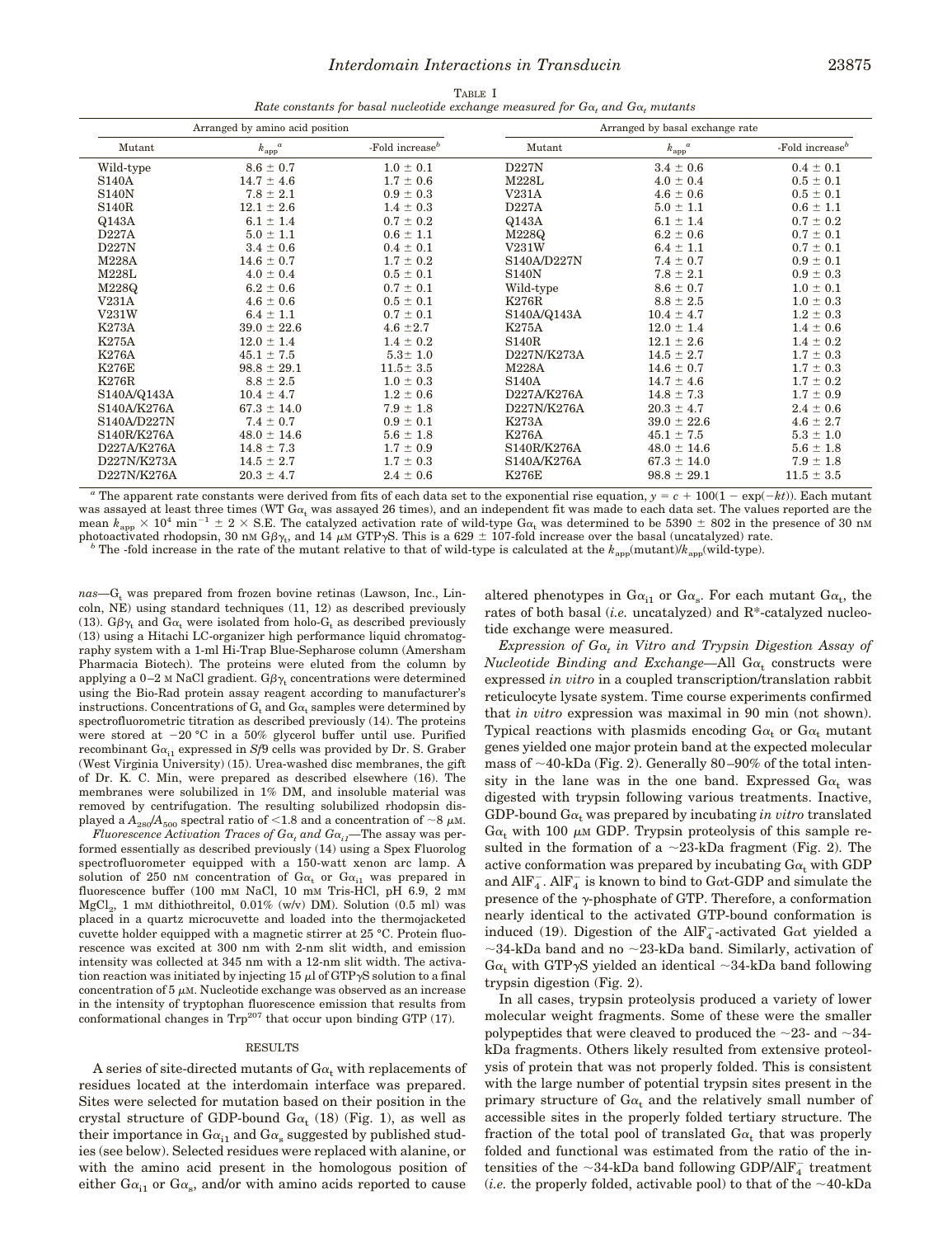

FIG. 1. **Crystal structures of the interdomain interface of GDPbound G**<sup>a</sup>**<sup>t</sup> (Protein Data Bank number 1tag) and G**<sup>a</sup>**i1 (Protein Data Bank number 1gdd).** Side chains of residues that have been mutated in this study are shown in *ball-and-stick* representation. Side chains of residues in the helical domain are *yellow*, those from Switch III are *green*, and those from the  $\alpha G$  region are *orange*. The figures were prepared with Molscript (32) and Raster3D (33). *A*, overall view of the  $Ga<sub>t</sub>$  protein. The Ras-like domain is *blue*, the helical domain is *red*, and the GDP is *purple*. The nucleotide resides in a cleft between the two domains. The side chains of many of the residues studied in this report potentially interact with each other across the interdomain interface, but do not directly contact the nucleotide. *B*, the protein has been rotated 90° about the horizontal axis relative to *A*, and the interdomain region is enlarged. Hydrogen bonds are shown as *dotted lines*. The position of Lys<sup>276</sup> in the GTP<sub>y</sub>S-bound  $G\alpha_t$  structure is shown as an *outline*. *C*, the structure of GDP-bound  $Ga_{i1}$  from a similar viewpoint as in *B*. The corresponding amino acid number in  $Ga_t$  is given in *parentheses*.

band in the undigested sample (*i.e.* the total pool of translated full-length protein). This ratio was generally about 0.15 for wild-type  $Ga_t$  and severalfold higher for  $Ga_{i1}$ . This result parallels the functional expression levels of  $Ga<sub>t</sub>$  and  $Ga<sub>i1</sub>$  that have been observed in other heterologous expression systems. Thus, *in vitro* expression might serve as a rapid and useful predictor of the expression level of a given G protein construct in other systems.

The rate of trypsin proteolysis of GDP- and GDP/AlF $_4^-$ -treated Gat and the stabilities of the resulting fragments were investigated by digestion time course experiments. Both the  $\sim$ 23- and  $\sim$ 34-kDa bands formed completely by 20 min and remained stable until at least 40 min in the presence of trypsin (data not shown). We therefore chose to stop the digestion after 30 min in all experiments. Similar experiments with  $Ga_{i1}$  indicated that digestion occurred more quickly. Accordingly, digests were run for 5 min with  $Ga_{i1}$  samples.

Three major sites of trypsin proteolysis in properly folded  $Ga<sub>t</sub>$  have been identified: Lys<sup>18</sup>, Arg<sup>204</sup>, and Arg<sup>310</sup> (20). Using site-directed mutagenesis, we investigated which of these sites were contributing to the fragments produced under the digestion conditions used in this study. The mutants K18A, R204H, and R310A were prepared, expressed *in vitro*, and digested following treatment with either GDP or GDP/AlF $_4^-$ .

Formation of the  $\sim$ 23-kDa band following treatment with GDP was altered only by the R204H mutation (not shown).



FIG. 2. **Determination of nucleotide exchange rates by analy**sis of trypsin digestion patterns.  $Ga_t$  was expressed *in vitro* in a rabbit reticulocyte lysate system and metabolically labeled with [<sup>35</sup>S]methionine. Translated material was passed twice over gel filtration spin columns to remove free nucleotides and then treated with various conditions as indicated. Aliquots were removed and digested with trypsin for 30 min on ice, except where indicated otherwise. The resulting fragments were analyzed by SDS-PAGE and visualized by phosphorimaging. A, basal nucleotide exchange. Translated  $Ga_t$  was mixed with 100  $\mu$ M GTP $\gamma$ S. Aliquots were removed and digested at 1, 2, 3, 4, and 6 h. Following collection of the 6-h aliquot,  $R^*$  and  $G\beta\gamma_t$  were added to a final concentration of 30 nM each. After a 20-min incubation, an aliquot was removed and digested  $(+rho/\beta\gamma)$ . Control reactions show undigested  $G\alpha_t$  and  $G\alpha_t$  digested following incubation with 100  $\mu$ M GDP or GDP/AlF<sub>4</sub>. B, R\*/G $\beta\gamma t$ -catalyzed nucleotide exchange. Translated  $Ga_{t}$  was mixed with 30 nm  $R^{*}$ , 30 nm  $G\beta\gamma_{t}$ , and 14  $\mu$ m GTP $\gamma$ S. Aliquots were removed and digested at 1, 2, 3, 5, 10, and 20 min. Control reactions were performed as in *A*.

Arg<sup>204</sup> is the site at which cleavage occurred in the GDP form to yield the  $\sim$ 23-kDa fragment, but which was protected from digestion in the GTP $\gamma$ S-bound conformation. Arg<sup>204</sup> is located in the Switch II region of  $G_{\alpha t}$ , and crystal structures confirm that it moves from a surface exposed to a buried position upon activation (1, 18). Formation of the  $\sim$ 34-kDa band following activation with GDP/Al $\mathrm{F}_4^-$  was affected only by the R310A mutation (not shown). Thus Arg<sup>310</sup> appears to be the site at which trypsin proteolysis occurred to yield the  $\sim$ 34-kDa fragment. The K18A mutant was indistinguishable from wild-type; digestion at  $Lys^{18}$  does not appear to contribute to the formation of either fragment under the conditions used (not shown). Using these results, the ratio of the number of methionines in the  $\sim$ 34-kDa band relative to the  $\sim$ 23-kDa band was determined to be 1.4. This factor was used to normalize the intensity of the  $\sim$ 23-kDa band in calculating the fraction of activated Gat in each aliquot.

The fraction of  $Ga_t$  in the active conformation in a partially activated sample was calculated as the intensity of the  ${\sim}34\mbox{-}\mathrm{kDa}$  band  $(i.e.$  the activated<br>  $\mbox{G}\alpha_{\rm t})$  divided by the sum of the intensities of the  $\sim$ 23- and  $\sim$ 34-kDa bands. The sum of the intensities of the  $\sim$ 23- and  $\sim$ 34-kDa bands is indicative of the total pool of functional  $Ga_t$  in the sample. This calculation is therefore internally normalized to the total amount of functional  $G\alpha_t$  in each aliquot and does not require comparison with the  $\sim$ 34-kDa band of a separate sample (such as one in a completely activated lane).

The rate of nucleotide exchange of each sample was determined by monitoring the fraction of  $Ga_t$  in the active conformation at specific times following addition of  $GTP\gamma S$ . In the basal exchange rate assay,  $Ga_t$  was 31% activated at 6 h following GTP $\gamma$ S addition (Fig. 2A). The activity of  $G\alpha_t$  following the 6-h incubation was confirmed by demonstrating that addition of rhodopsin and  $G \beta \gamma_t$  could fully activate the remaining G $\alpha_{\rm t}$  (Fig. 2). In comparison, G $\alpha_{\rm t}$  A322S (a mutant known to display high nucleotide exchange rates in  $Ga_{i1}$  (21) and  $Ga_{s}$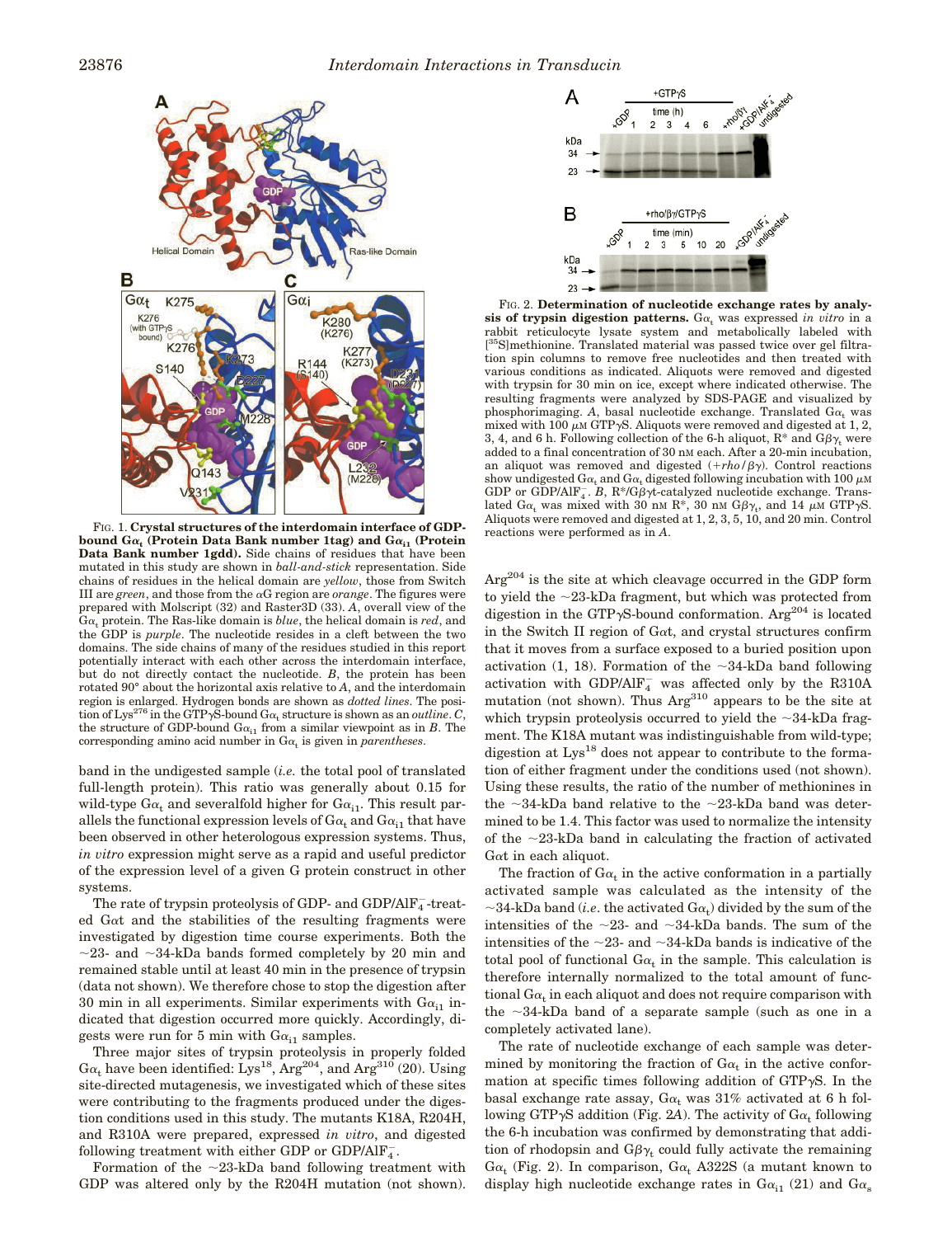FIG. 3. **Basal nucleotide exchange** time courses of  $Ga_t$  and  $Ga_t$  mutants. The percent activation at each time point was determined by analysis of trypsin digestion patterns as described under "Experimental Procedures." The time 0 data point is calculated from protein mixed with 100  $\mu$ M GDP for 10 min. Each data point is the average of three to five independent experiments; wild-type  $Ga_t$  was assayed 26 times. *Error bars* depict  $\pm$  2  $\times$ S.E. The *solid lines* represent fits to a one-component exponential rise function. *A*, mutations of residues located on the helical domain. *B* and *C*, mutations of residues located on Switch III. *D*, mutations of residues located in the  $\alpha$ G region.



 $(22)$ ) was 100% activated in less than 1 h.<sup>2</sup>

In R<sup>\*</sup>-catalyzed assays,  $Ga_t$  was nearly 100% activated in 20 min (Fig. 2*B*). Under the conditions of the assay, the rate of  $Ga_t$ activation was found to be dependent on the concentration of rhodopsin from 0–100 nM and sensitive to the presence of added  $G\beta\gamma_{\rm t}$  (not shown). Some residual activation was observed in the absence of added  $G\beta\gamma_{\rm t}$ , probably as a result of small quantities of  $G\beta\gamma$  present in the reticulocyte lysate or the rhodopsin preparations. No rhodopsin-catalyzed activation was observed in the dark (data not shown). Additionally, mutant G348P, which was previously reported to be unable to bind rhodopsin  $(23)$ , was not activated by  $\mathbb{R}^*$  in this assay (not shown). To our knowledge, this is the first report in which trypsin proteolysis of *in vitro* translated  $Ga<sub>t</sub>$  has been used to measure the kinetics of R\*-catalyzed nucleotide exchange.

*Analysis of Single Amino Acid Replacements in the Interdomain Interface of*  $Ga_t$ —Two residues in the helical domain,  $\text{Ser}^{140}$  and  $\text{Gln}^{143}$ , extend toward and interact with residues from the Ras-like domain. Ser<sup>140</sup> was replaced with alanine, arginine (the homologous residue in  $Ga_{i1}$ ), and asparagine (the homologous residue in  $\rm G\alpha_{s}$ ).  $\rm Gln^{143}$  was mutated to alanine and was also combined with S140A in a S140A/Q143A double mutant. None of these mutations substantially altered the rate of basal (Fig. 3*A*, Table I) or R\*-catalyzed nucleotide exchange (not shown).

Several residues in the Switch III region of  $Ga_t$  were altered by site-directed mutagenesis. The crystal structure suggests that Asp<sup>227</sup> participates in hydrogen bonds with both  $\text{Ser}^{140}$ and  $Lys^{276}$  (Fig. 1). This residue was replaced with both asparagine (the homologous residue in  $Ga_s$ ) and with alanine. The adjacent  $Met<sup>228</sup>$  was replaced with alanine, leucine (the equivalent in  $Ga_{i1}$ ), and glutamine (the equivalent of a mutation in  $Ga_{i1}$  reported to increase the GDP release rate (4)). Val<sup>231</sup> was replaced with alanine and with tryptophan. The V231W mutant was prepared to simulate a naturally occurring mutation in the homologous residue of  $\text{G}\alpha_{\text{s}}$ ,  $\text{Arg}^{258}$ , which was found in a patient with Albright's hereditary osteodystrophy (5). None of these mutations was found to substantially alter either the basal (Fig. 3, *B* and *C*, and Table I) or the R\*-catalyzed activation rates (not shown). However, several mutations caused

slight  $(\sim 2$ -fold), but reproducible reductions in the basal nucleotide exchange rate. These mutations include D227A, D227N, V231A, and M228L (Table I).

Three lysine residues in the  $\alpha G$  region of  $G\alpha_t$  were studied.  $Lys^{273}$  and  $Lys^{276}$  are oriented toward Asp<sup>227</sup> of Switch III (Fig. 1). In addition, the crystal structure of  $Ga_t$ -GDP indicates that  $Lys^{276}$  forms hydrogen bonds with  $Ser^{140}$  of the helical domain (Fig. 1). Lys<sup>275</sup> extends out toward the solvent (Fig. 1). Lys<sup>273</sup>,  $Lys^{275}$ , and  $Lys^{276}$  were each replaced with alanine. In addition,  $Lys^{276}$  was replaced with glutamic acid and with arginine. The K273A, K276A, and K276E mutations all resulted in significantly increased rates of basal nucleotide exchange, from 5–10-fold above wild-type (Fig. 3*D*). The K276R mutation did not affect nucleotide exchange rates, nor did mutation of Lys275. None of the mutations substantially altered the rate of R\*-catalyzed nucleotide exchange (not shown).

*Analysis of Double Amino Acid Replacements—*To probe for functional interactions between pairs of residues, a series of double amino acid replacements was prepared by site-directed mutagenesis (Table I). The K276A/D227N, K276A/D227A, and K273A/D227N double replacements all displayed slower basal rates of nucleotide exchange than the corresponding single replacements of Lys<sup>276</sup> or Lys<sup>273</sup> (Fig. 4). The double mutants displayed faster exchange kinetics than wild-type  $Ga_t$ , however. Combining amino acid replacements at positions  $Lys^{276}$ and Ser<sup>140</sup> revealed that the effects on basal exchange rates of each individual mutation were roughly additive (Fig. 4). A combination of amino acid replacements at positions 140 and 227, S140A/D227N, had similar exchange kinetics to that of wild-type  $Ga_t$  (Table I).

*Analysis of*  $G\alpha_{i1}$  *<i>Mutants*— $G\alpha_{i1}$  is 66% identical to  $G\alpha_{t}$  at the primary structure level and very similar at the tertiary structure level (Fig. 1*C*). However, the basal nucleotide exchange rate of  $Ga_{i1}$  has been reported to be significantly higher than that of  $Ga_{t}$  (24). We confirmed this observation in studies with recombinant  $Ga_{i1}$  and retinal  $Ga_t$  in a fluorescence activation assay (Fig. 5*A*). The rate of basal nucleotide exchange as monitored by increases in fluorescence was much greater in  $Ga_{i1}$ than in  $Ga<sub>t</sub>$  at 25 °C. However, the rate and the magnitude of fluorescence change were comparable when each protein was fully activated with excess  $\text{AlF}_{4}^{-}$ .

<sup>2</sup> E. P. Marin, unpublished observation. 2  $G_{\alpha_{1}}$  was expressed *in vitro* and studied by trypsin digestion.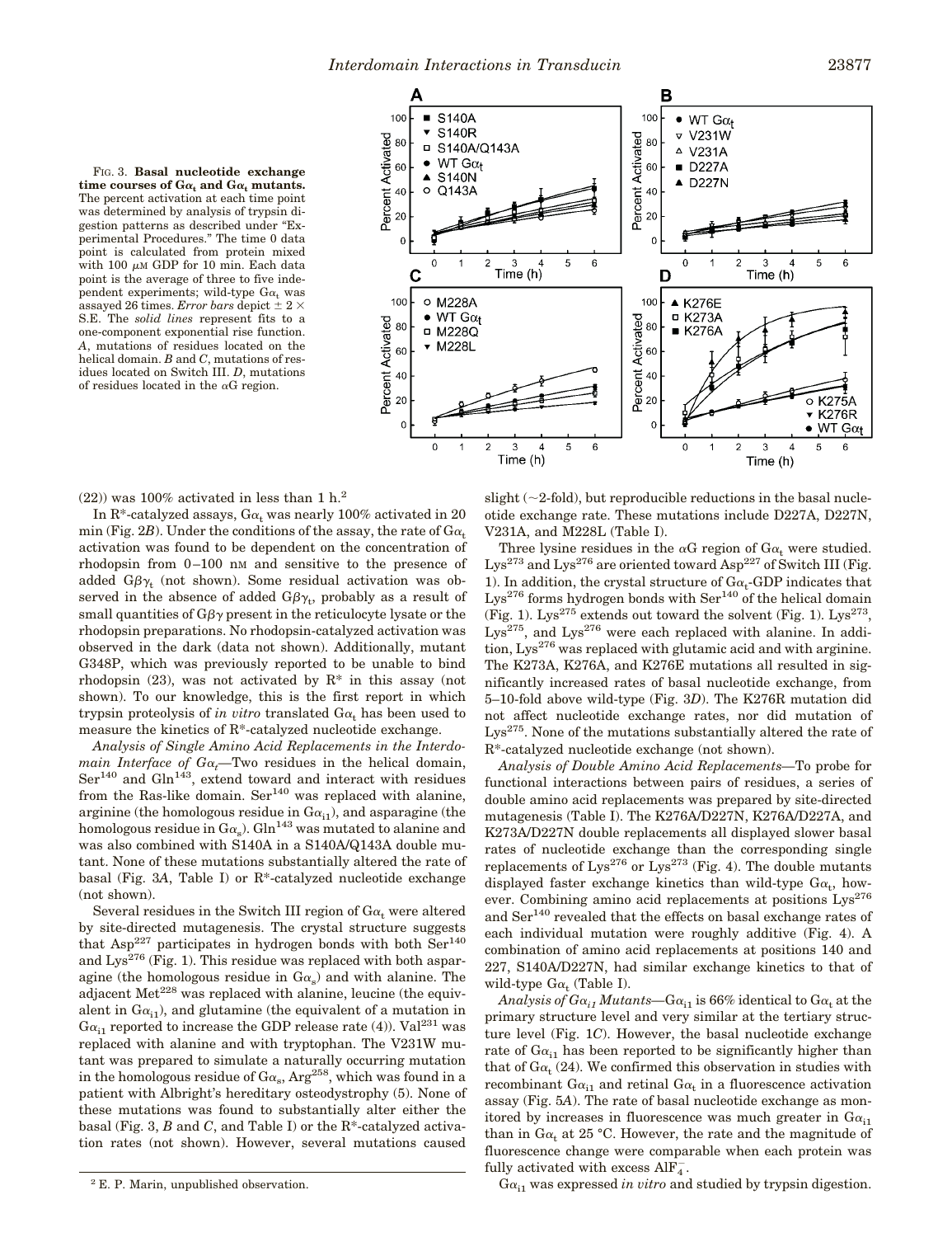

FIG. 4. **Time courses of basal nucleotide exchange of double amino acid replacement mutants in**  $Ga_t$ **. The experiments were** conducted as described in the legends to Figs. 2 and 3. *A*, the K276A replacement was combined with mutations of residues that are indicated in the crystal structure to interact with Lys<sup>276</sup>. The basal nucleotide exchange rates were determined. Data for K276A and D227N are replotted from Fig. 3 for comparison with the double mutants. *B*, the K273A mutation was combined with the D227N mutation and the basal activation rate determined. Data for K273A and D227N are re-plotted from Fig. 3 for comparison.

SDS-PAGE analysis indicated that a  $\sim$ 38-kDa band was produced following full activation with either GTP $\gamma$ S or GDP/AlF $_4^$ and that a smaller fragment resulted from digestion in the presence of GDP. The intensity of the smaller GDP-dependent band of  $Ga_{i1}$  could not be accurately quantitated due to reproducible nonspecific background in that portion of the gel. Therefore, the method for determining the fraction of *in vitro* translated  $Ga_{i1}$  activated in an aliquot was modified from the "ratio" method used for  $\text{G}\alpha_{\text{t}}$ . In each aliquot, the intensity of the  $\sim$ 38-kDa band was determined as a fraction of the total intensity in the lane, and the time course of activation was plotted as a change in this fraction over time (Fig. 5*B*). This analysis suggests that basal nucleotide exchange of GDP for  $GTP\gamma S$  by  $Ga_{i1}$  was complete in 1 h, significantly faster than that by  $Ga_{t}$ , which was only  $32\%$  complete in 6 h. The  $t_{1/2}$  for activation of  $Ga_{i1}$  (~20 min) was comparable in both the fluorescence and the trypsin protection assays (Fig. 5).

A series of site-directed mutants was prepared in  $Ga_{i1}$  to probe for similarities between the functions of interdomain residues in  $G\alpha_{i1}$  and  $G\alpha_{t}$ . The equivalent of  $Lys^{273}$  and  $Lys^{276}$ of  $Ga_t$  are conserved in  $Ga_{i1}$  as  $Lys^{277}$  and  $Lys^{280}$ , respectively (Fig. 1). Both were replaced with alanine, expressed *in vitro*, and the basal nucleotide exchange rates of the resulting mutants were determined. Neither of these mutations (K277A and K280A) increased the basal activation rate of  $Ga_{i1}$  appreciably (Fig. 5*B*). Additionally Arg<sup>144</sup> of G $\alpha_{i1}$ , the homolog of Ser<sup>140</sup> in  $Ga<sub>t</sub>$ , was replaced with serine. Since the Ser<sup>140</sup> of  $Ga<sub>t</sub>$  forms hydrogen bonds with Lys<sup>276</sup>, it was hypothesized that in  $Ga_{i1}$ the replacement of  $Arg<sup>144</sup>$  with serine might alter the position of Lys<sup>280</sup> (Lys<sup>276</sup> in  $G\alpha_t$ ) to resemble the  $G\alpha_t$  conformation and lower the basal rate of nucleotide exchange. However, the opposite was observed. The  $Ga_{i1}$  R144S mutant exhibited accel-



FIG. 5. **Basal nucleotide exchange time course of**  $Ga_{i1}$  **and mutants of G** $\alpha_{i1}$ **.** *A*, fluorescence activation traces of G $\alpha_{i1}$  (expressed and purified from  $S_f$ 9 cells) and  $Ga_t$  (purified from bovine retinas) are superimposed. Fluorescence intensity change is plotted as a function of time. At 200 s,  $GTP\gamma S$  was added to the cuvette to start the reaction. At the times indicated by the *arrows*, AlCl<sub>3</sub> and NaF were added from separate stock solutions to form  $\text{AlF}_{4}^{-}$ . *B*, basal nucleotide exchange rates of  $Ga_{i1}$  and mutants expressed *in vitro* and assayed by analysis of trypsin digestion products. The intensity of the GTP-dependent band is expressed as a percent of the total intensity in the lane. Each point represents the mean of at least three experiments  $\pm$  2  $\times$  S.E.

erated nucleotide exchange rates (Fig. 5*B*), consistent with previous reports of mutagenesis at the  $Arg<sup>144</sup>$  position (4).

### DISCUSSION

*Analysis of Trypsin Digest Products of in Vitro Translated*  $G\alpha_t$  to Evaluate Nucleotide Exchange Kinetics—Since  $G\alpha_t$  is refractory to expression in bacteria (24) and is cumbersome to  $\alpha$  express in insect cells (16), we chose to express  $G\alpha_t$  in vitro and analyze nucleotide exchange rates using trypsin digestion. The pattern of proteolytic fragments resulting from trypsin digestion directly reflects the conformation of  $Ga_t$  and, therefore, the identity of the bound nucleotide (25, 26). Trypsin proteolysis of expressed  $Ga_t$  yielded  $\sim$ 23-kDa fragments following incubation with GDP and  $\sim$ 34-kDa fragments following activation with either AlF<sub>4</sub> or GTP $\gamma$ S (Fig. 2). These observations are consistent with previously published results (23, 27).

Trypsin proteolysis of *in vitro* translated  $Ga_t$  allowed for the precise quantitation of basal and R\*-catalyzed nucleotide exchange rates. By using both the  $\sim$ 23- and the  $\sim$ 34-kDa bands, the calculation of nucleotide exchange rates was internally normalized and took into consideration both the GDP- and the  $GTP\gamma S$ -bound fractions. As a result, the data were very reproducible, and samples in which only a small fraction of the total expressed protein was functional could be analyzed. Additionally, the methodology was rapid enough to allow for the characterization of relatively large numbers of mutants in parallel.

The kinetic parameters for  $Ga_t$  activation derived from the trypsin digestion assay are consistent with data reported using other traditional methodologies (24, 28) as well as with analysis of retinal  $G\alpha_t$  studied with the fluorescence activation assay (Fig. 5). Additionally, analysis of the mutant A322S by trypsin proteolysis indicated that the basal rate of activation was  $>60$ fold greater than that of wild-type  $\text{G}\alpha_{\text{t}}$  (not shown). This result is also in agreement with published data using different methodologies on the analogous mutation in  $Ga<sub>s</sub>$  and in  $Ga<sub>i1</sub>$  (21, 22).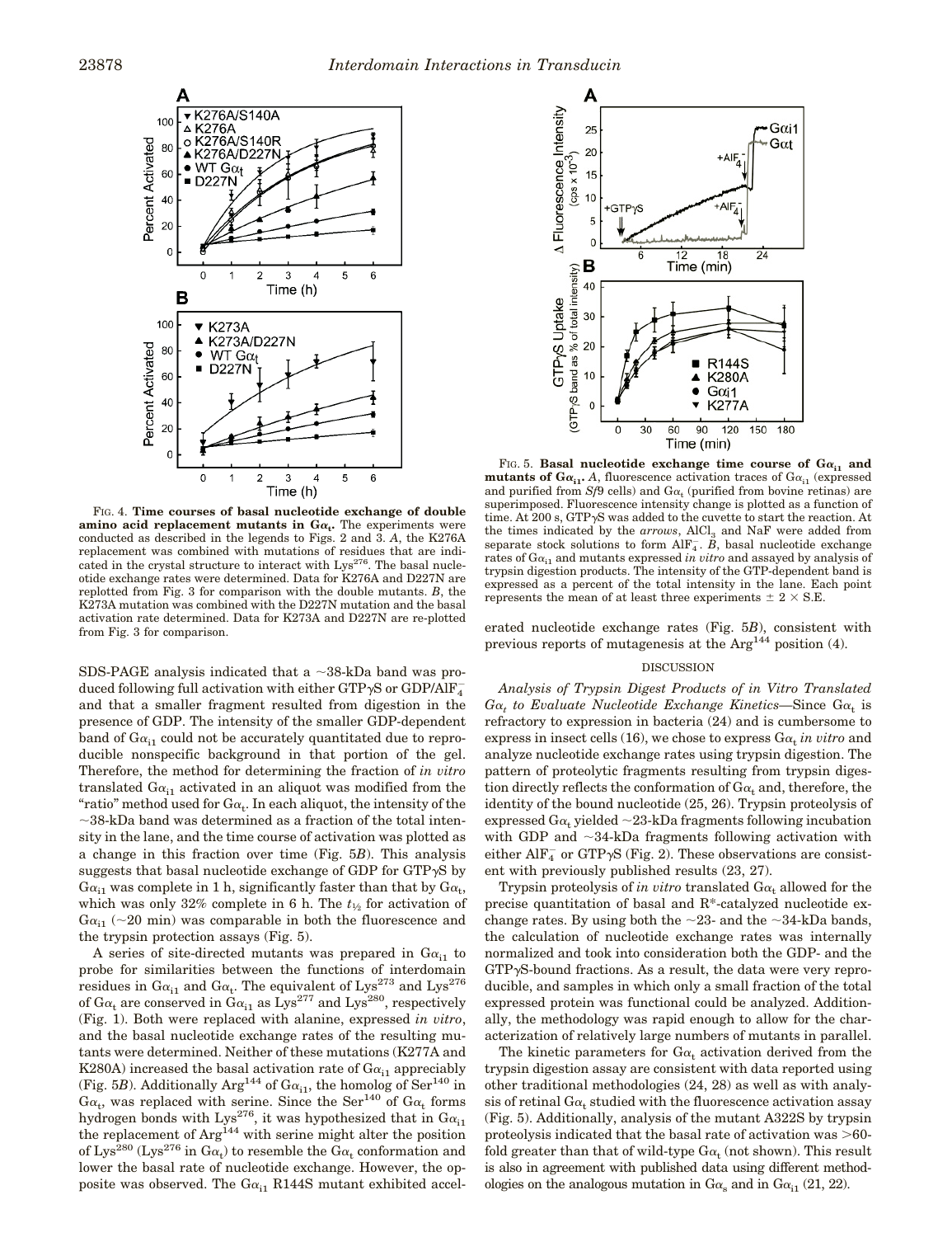Several control reactions demonstrated the fidelity of the R\*-catalyzed assay. The rate of rhodopsin-dependent activation was sensitive to light (not shown), to the concentration of rhodopsin from 0–100 nm, and to the presence of added  $\mathrm{G}\beta\gamma_{\mathrm{t}}$ . A mutation near the carboxyl terminus of G $\alpha_{\rm t}$  (G348P) that was previously reported to disrupt rhodopsin-transducin interactions (23) was not activated (not shown).

This expression and assay system offers additional flexibility not explored in the present work. Expressed recombinant rhodopsin could be used in place of retinal rhodopsin to test the combined effects of mutations of rhodopsin and transducin.<sup>3</sup> Other proteins (*e.g.*  $G\beta\gamma_t$  mutants, regulator of G protein signaling proteins, etc.), could be co-translated with  $\text{G}\alpha_\text{t}$  in the  $in$ *vitro* system (25). Furthermore, this system will likely prove useful in the kinetic characterization of other G protein subtypes, such as cone transducin, which are difficult to express heterologously.

*Site-directed Mutation of Lys<sup>273</sup> or Lys<sup>276</sup> Increases Basal Nucleotide Exchange Rates*—Replacement of Lys<sup>276</sup> or Lys<sup>273</sup> with alanine increased the basal rate of nucleotide exchange  ${\sim}5\text{-fold}$  in  $\text{G}\alpha_{\rm t}$  (Fig. 3D, Table I). Replacement of the adjacent  $Lys^{275}$ , which in the crystal structure is oriented toward the solvent (Fig. 1), had no effect. Replacement of  $Lys^{276}$  with a negatively charged glutamic acid increased basal nucleotide exchange rates more dramatically  $(\sim10\text{-fold})$  than the neutral alanine replacement mutant. However, mutation to a positively charged arginine did not alter the activation rate. Together, these results suggest that the function of  $Lys^{276}$  and Lys<sup>273</sup> is dependent on positive charge and orientation toward the interior of the protein. Interestingly, in the activated, GTP<sub>y</sub>S-bound structure of  $Ga_t$ , Lys<sup>276</sup> is rotated outward toward the solvent relative to the GDP-bound conformation (Fig. 1*B*). The K276A mutant may anticipate this active conformation.

Lys<sup>276</sup> and Lys<sup>273</sup> both lie in the third of four regions of  $Ga$ . for which there is no homologous sequence in the monomeric G protein Ras. The four regions are known as Insert 1 through Insert 4 (1). Specific functions have been attributed to Insert 1 (the helical domain), Insert 2 (the Switch III region), and Insert 4 (which may interact with heptahelical receptors). The present work is the first to identify a functional role for residues in  $I$ nsert 3 of G $\alpha_t$ .

The structure of GDP-bound  $Ga_t$  reveals that  $Lys^{276}$  and  $Lys^{273}$  lie near to and possibly form ionic interactions with  $\text{Asp}^{227}$ . This observation suggests that the reason for accelerated nucleotide exchange rates caused by mutations of  $Lys^{276}$ and Lys<sup>273</sup> might involve disruption of interactions with Asp<sup>227</sup>. To test this hypothesis, the K276A and K273A mutations were combined with mutation of D227N to produce the K276A/D227N and K273A/D227N double mutants. If the effects of K276A were due solely to breaking of an interaction with  $\text{Asp}^{227}$ , then the Lys<sup>276</sup> mutation should not increase the rate of nucleotide exchange in the context of D227N or D227A mutants. Indeed, the increase in the basal rate of activation caused by the K276A and K273A mutations was reduced (from  $\sim$ 5-fold to  $\sim$ 2-fold relative to wild-type) when combined with D227N (Fig. 4). However, since the rate of the D227N mutant alone is 2-fold slower than that of wild-type, the effect of the K276A mutation is roughly the same (*i.e.* a  $\sim$  5-fold increase in rate) whether introduced into a wild-type or a D227N background. Similar results were obtained with a D227A mutation. Thus, the origin of the increase in basal nucleotide exchange rates by the K276A and K273A mutation is not merely due to disruption of interactions with Asp<sup>227</sup>.

would have disrupted hydrogen bonding to K276A, did not affect the rate of activation. Thus, breaking of the putative  $Ser<sup>140</sup>-Lys<sup>276</sup>$  interaction does not fully explain the effects of the K276A mutation. There appear to be other unidentified requirements for positively charged side chains in the  $\alpha$ G region to maintain low basal rates of nucleotide exchange.

Mutation of  $Asp^{227}$  slows the rate of basal nucleotide exchange, both in the context of the wild-type protein as well as in the K276A mutant (Fig. 4). This is surprising since  $Ga<sub>t</sub>$  has an extremely low rate of basal nucleotide exchange, as is demanded by the low background noise required for sensitive light detection by photoreceptors. Other mutations in the Switch III regions also appear to slightly reduce the basal rate of nucleotide exchange, including M228L and V231A (Fig. 3; Table I). The origins of these effects, which are relatively small, are unclear. Previously, it has been demonstrated that the entire Switch III region can be deleted from  $Ga_t$  without disrupting the ability to bind nucleotides (29). The rates of nucleotide exchange in these Switch III-deleted constructs were not characterized, but such studies might illuminate the role of Switch III in facilitating or impeding nucleotide exchange.

 $Lys^{276}$  also appears to interact across the interdomain interface with S140. Replacement of  $\text{Ser}^{140}$  with alanine, which

*Interdomain Interactions in G*<sup>a</sup>*<sup>t</sup> Do Not Affect Basal or Rhodopsin-catalyzed Nucleotide Exchange Rates—*When the structure of  $Ga<sub>t</sub>$  was determined, the nucleotide was found to reside in a deep cleft between the Ras-like domain and the helical domain (1). It was proposed that rhodopsin might accelerate the nucleotide exchange rate by opening the cleft (1, 30). Similarly, interactions between these domains could control the rate of basal nucleotide exchange.  $Ga_t$  has a very low rate of basal nucleotide exchange as compared with related G proteins and a very high rate of R\*-catalyzed exchange. If interdomain interactions were important mediators of either of these processes, one might expect nucleotide exchange rates in  $\rm Ga_{t}$  to be particularly sensitive to mutation of residues involved in those interactions. However, none of the  $Ga_t$  mutants characterized in this report significantly affected either basal or R\*-catalyzed rates.

Close analyses of G protein structures indicate that opening of the interdomain cleft is not necessarily an energetic barrier to nucleotide release. The helical domain does not contribute many contacts to the nucleotide binding pocket, and certain monomeric G proteins, which do not have a helical domain at all, release GDP more slowly than some heterotrimeric G proteins subtypes (31). A crystal structure of the  $Ga_{i1}$  mutant A326S, which releases GDP  $\sim$ 250-fold faster than wild-type  $Ga_{i1}$ , does not reveal any alteration in the interdomain interactions, suggesting that an open cleft is not a prerequisite of fast nucleotide exchange (21). In addition, the reported increases in nucleotide release rates resulting from mutations at the interdomain interface of  $Ga_{i1}$  and  $Ga_{s}$  are relatively modest  $(-5-10-fold)$  as compared with mutations in other regions of G proteins hypothesized to be involved in regulating nucleotide exchange rates. For example, we observed  $>150$ -fold increases in nucleotide exchange rates in mutations of certain residues of the  $\alpha$ 5-helix of G $\alpha$ <sub>t</sub>, a structure implicated in the mechanism of rhodopsin-catalyzed activation (34). In summary, the opening of the interdomain cleft may not necessarily be a ratedetermining step in nucleotide exchange in G proteins.

*The Function of Residues at the Interdomain Interface Differs*  $a$ *mong*  $G\alpha$ *<sub>p</sub>*  $G\alpha$ *<sub>i1</sub>, and*  $G\alpha$ *<sub>s</sub>—Many of the residues mutated in* this study, such as  $\text{Ser}^{140}$ ,  $\text{Gln}^{143}$ ,  $\text{Met}^{228}$ , and  $\text{Val}^{231}$ , have been previously found to alter basal or receptor-catalyzed nucleotide exchange rates in the related G proteins,  $G\alpha_s$  and  $G\alpha_{i_1}$ . <sup>3</sup> E. P. Marin, W.-Y. Fu, and T. P. Sakmar, unpublished observation. In  $G\alpha_s$ , a mutation in the Switch III region, R258W (corre-